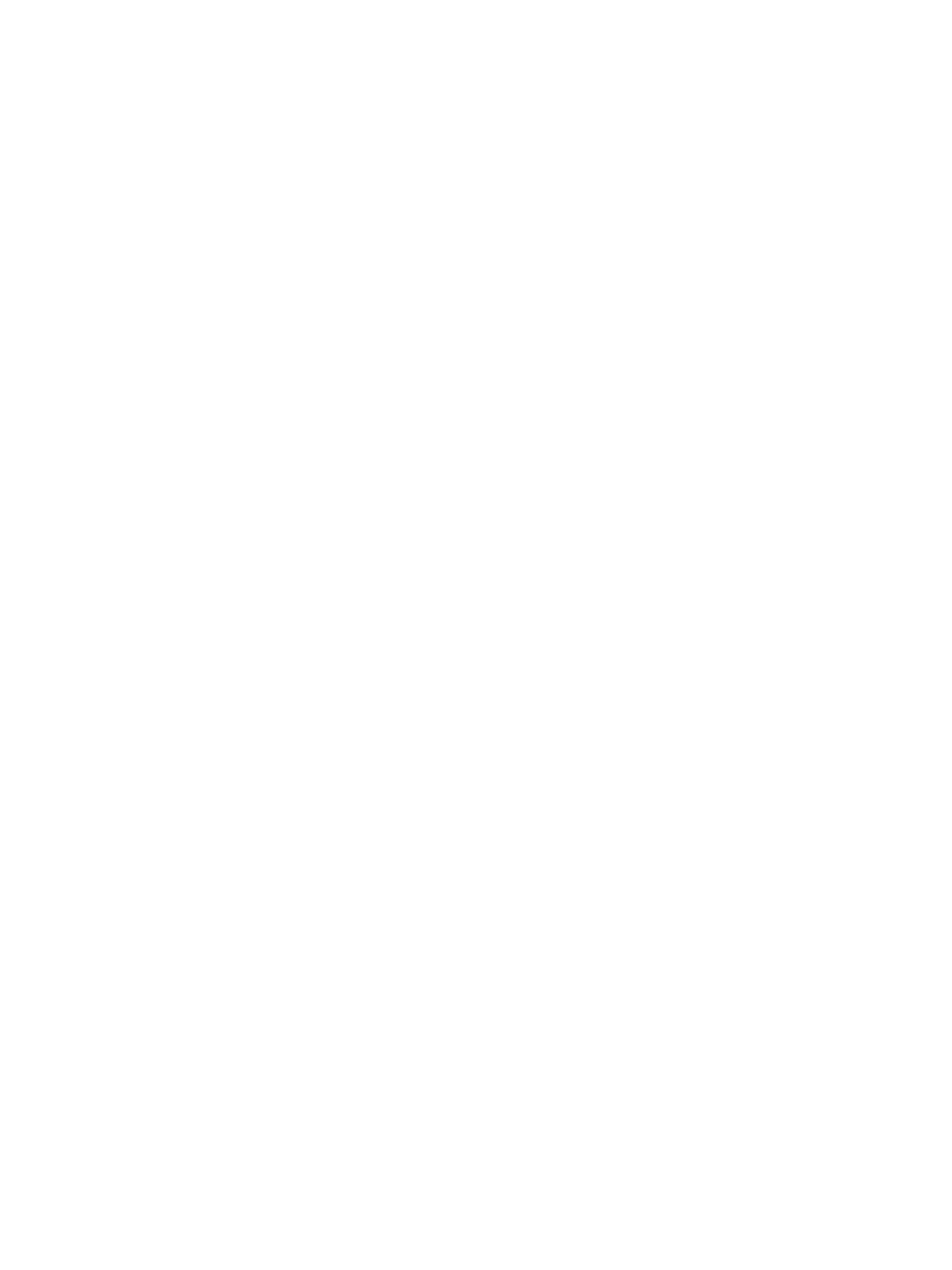

**Low Cost. Transparent. Predictable.** 

## **457 Retirement Plan**

# No RFP Process Required No Cost to Plan Sponsor

Low-cost Vanguard® Funds

Employee Advice and Education

Fiduciary Comfort



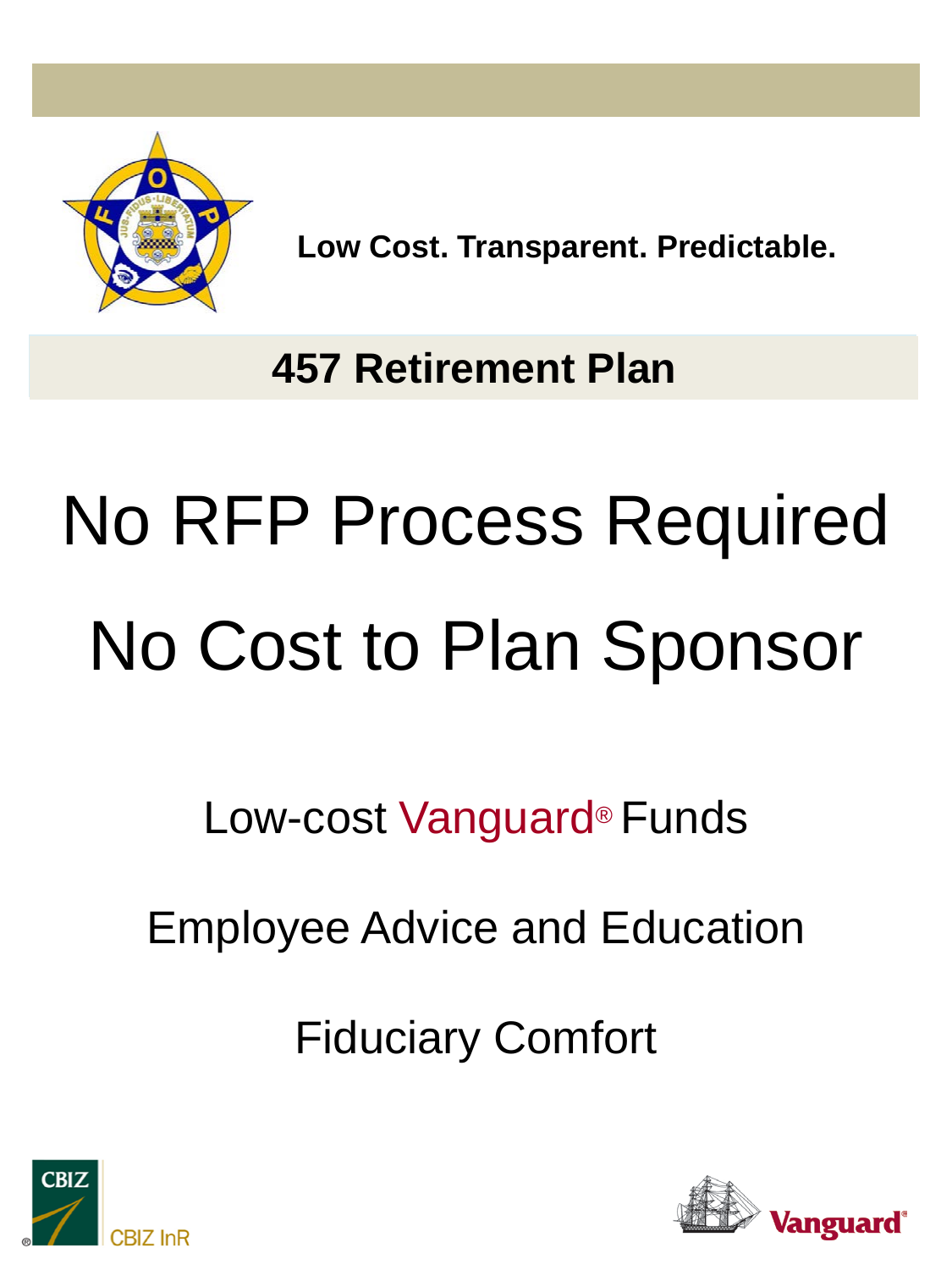#### CBIZ InR Overview



**Low Cost. Transparent. Predictable.** 

#### **Your Source for an Unbiased Retirement Plan.**

#### **Fiduciary Comfort:**

> We are an ERISA 3(38) Investment Manager, providing fiduciary comfort on the plan investments provided.

#### **Employee Education:**

> Our goal is simple, provide employees with clarity and help them develop a retirement road map with our advice and education offerings.

#### **Transparency:**

> Unlike many plan providers, fees within the program are itemized on plan participant and sponsor statements.

#### **Total Market Approach:**

> Our investment philosophy is built around passive, globally weighted allocations. We provide investors the option to develop their own asset allocation or choose one of our prebuilt risk-based model portfolios.

Investment management services to individuals, corporations, trusts and defined benefit plans offered through CBIZ Investment Advisory Services, LLC, SEC Registered Investment Adviser. Investment management services to governmental and/or municipal defined benefit plans, 457 plans and related individuals provided by CBIZ Investment Advisory Services, LLC, dba CBIZ InR.



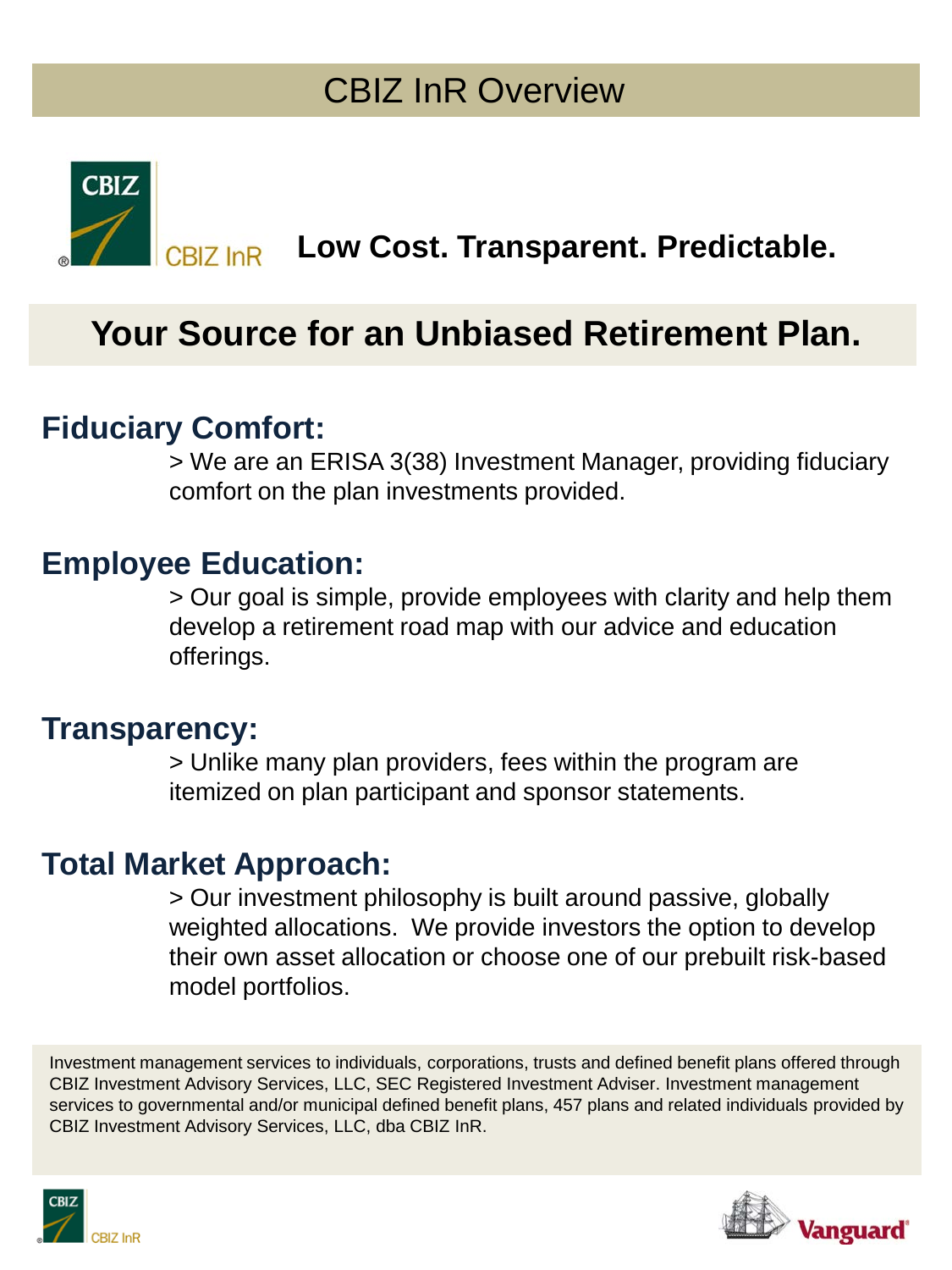#### Investment Options

#### Model Portfolios



*Lower potential risk/reward Higher potential risk/reward*

#### Individual Funds

| <b>TICKER</b>                | <b>FUND NAME</b>                                                                                 | <b>DESCRIPTION</b>                            |
|------------------------------|--------------------------------------------------------------------------------------------------|-----------------------------------------------|
| MF4470                       | MetLife GAC Series 25053 Class 0 Shares                                                          | Stable Value                                  |
| <b>VBTLX</b>                 | Vanguard® Total Bond Market Index; Admiral                                                       | Intermediate Investment Bond                  |
| <b>VAIPX</b>                 | Vanguard® Inflation-Protected Securities; Admiral                                                | Inflation Protected Bond                      |
| <b>VBILX</b>                 | Vanguard® Intermediate-Term Bond Index; Admiral                                                  | Intermediate Term Bond                        |
| <b>VICSX</b><br><b>VBIRX</b> | Vanguard® Intermediate-Term Corp Bond Index; Admiral<br>Vanguard® Short-Term Bond Index; Admiral | <b>US Corp Bond</b><br><b>Short Term Bond</b> |
| <b>VTABX</b>                 | Vanguard® Total International Bond; Admiral                                                      | World Bond                                    |
| <b>VIGAX</b>                 | Vanguard® Growth Index; Admiral                                                                  | Large-Cap Growth                              |
| <b>VLCAX</b>                 | Vanguard® Large-Cap Index; Admiral                                                               | Large-Cap Core                                |
| <b>VTSAX</b>                 | Vanguard® Total Stock Market Index; Admiral                                                      | Large-Cap                                     |
| <b>VVIAX</b>                 | Vanguard® Value Index; Admiral                                                                   | Large-Cap Value                               |
| <b>VMGMX</b>                 | Vanguard® Mid-Cap Growth Index; Admiral                                                          | Mid-Cap Growth                                |
| <b>VIMAX</b>                 | Vanguard® Mid-Cap Index; Admiral                                                                 | Mid-Cap Core                                  |
| <b>VMVAX</b>                 | Vanguard® Mid-Cap Value Index; Admiral                                                           | Mid-Cap Value                                 |
| <b>VSGAX</b>                 | Vanguard® Small-Cap Growth Index; Admiral                                                        | Small-Cap Growth                              |
| <b>VSMAX</b>                 | Vanguard® Small-Cap Index; Admiral                                                               | Small-Cap Core                                |
| <b>VSIAX</b>                 | Vanguard® Small-Cap Value Index; Admiral                                                         | Small-Cap Value                               |
| <b>VEMAX</b>                 | Vanguard® Emerging Markets Index; Admiral                                                        | <b>Emerging Markets</b>                       |
| <b>VEUSX</b>                 | Vanguard® European Index; Admiral                                                                | European Region                               |
| <b>VTIAX</b>                 | Vanguard® Total International Index; Admiral                                                     | International Multi-Cap Core                  |
| <b>VGSLX</b>                 | Vanguard® REIT Index; Admiral                                                                    | <b>Real Estate</b>                            |
| <b>VGPMX</b>                 | Vanguard® Precious Metals & Mining; Investor                                                     | <b>Precious Metals</b>                        |

\*Source: Morningstar/Ibbotson

Although CBIZ InR endeavors to ensure that information from third party sources is reliable, CBIZ InR cannot guarantee the accuracy or completeness of the data provided. In respect thereof, CBIZ InR accepts no liability for any loss arising from any use of, or reliance on the data contained in this report.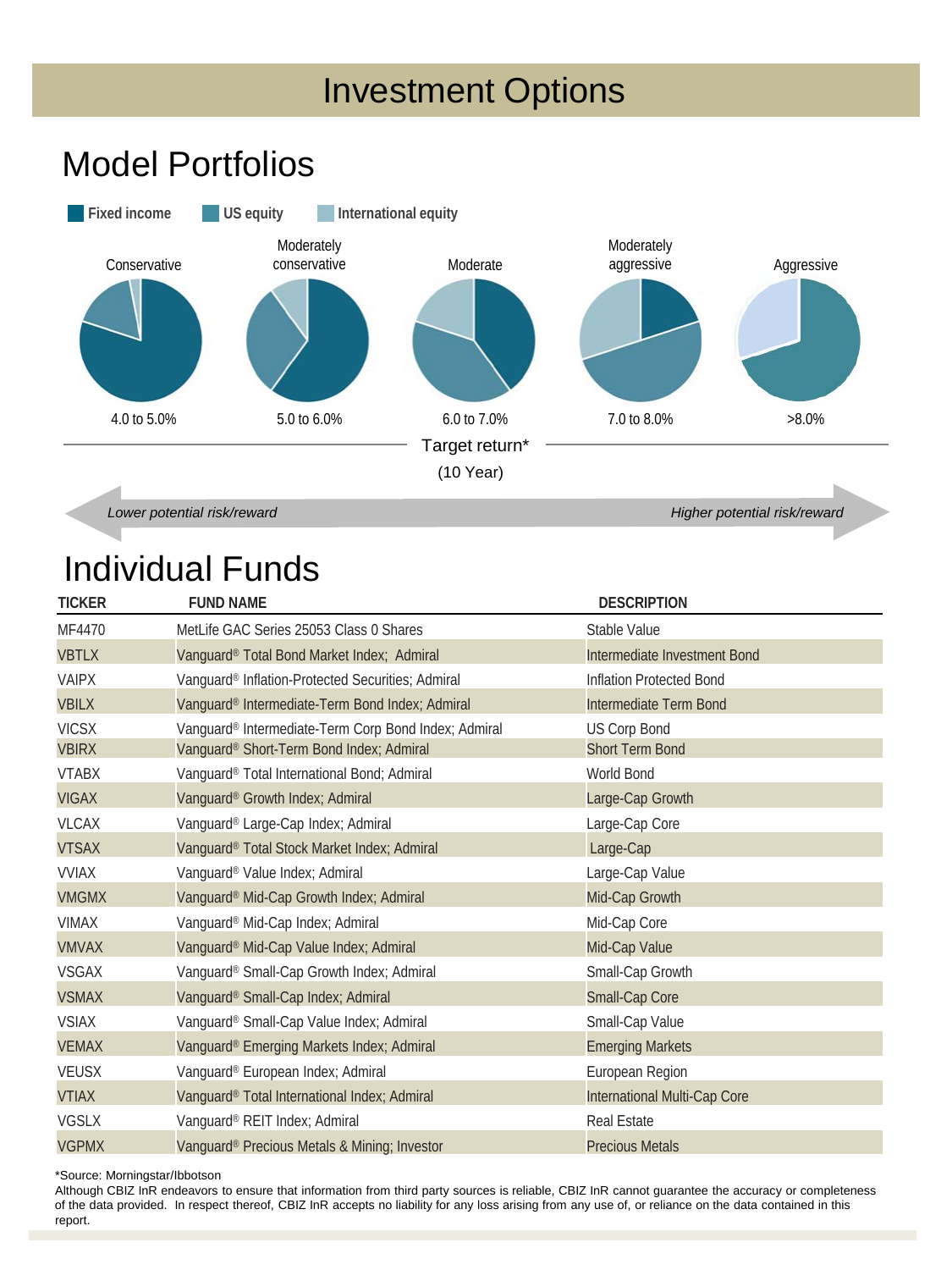#### Customized Investment Advice



#### **CBIZ InR Low Cost. Transparent. Predictable.**

#### **Making Retirement Planning a Breeze.**

#### View or Select Your Portfolio:



For illustrative purposes only. A full copy of the Projected Retirement Income report can be obtained online at www.inradvisors.com/resource-center/projected-retirement-income/ or through a CBIZ InR advisor.



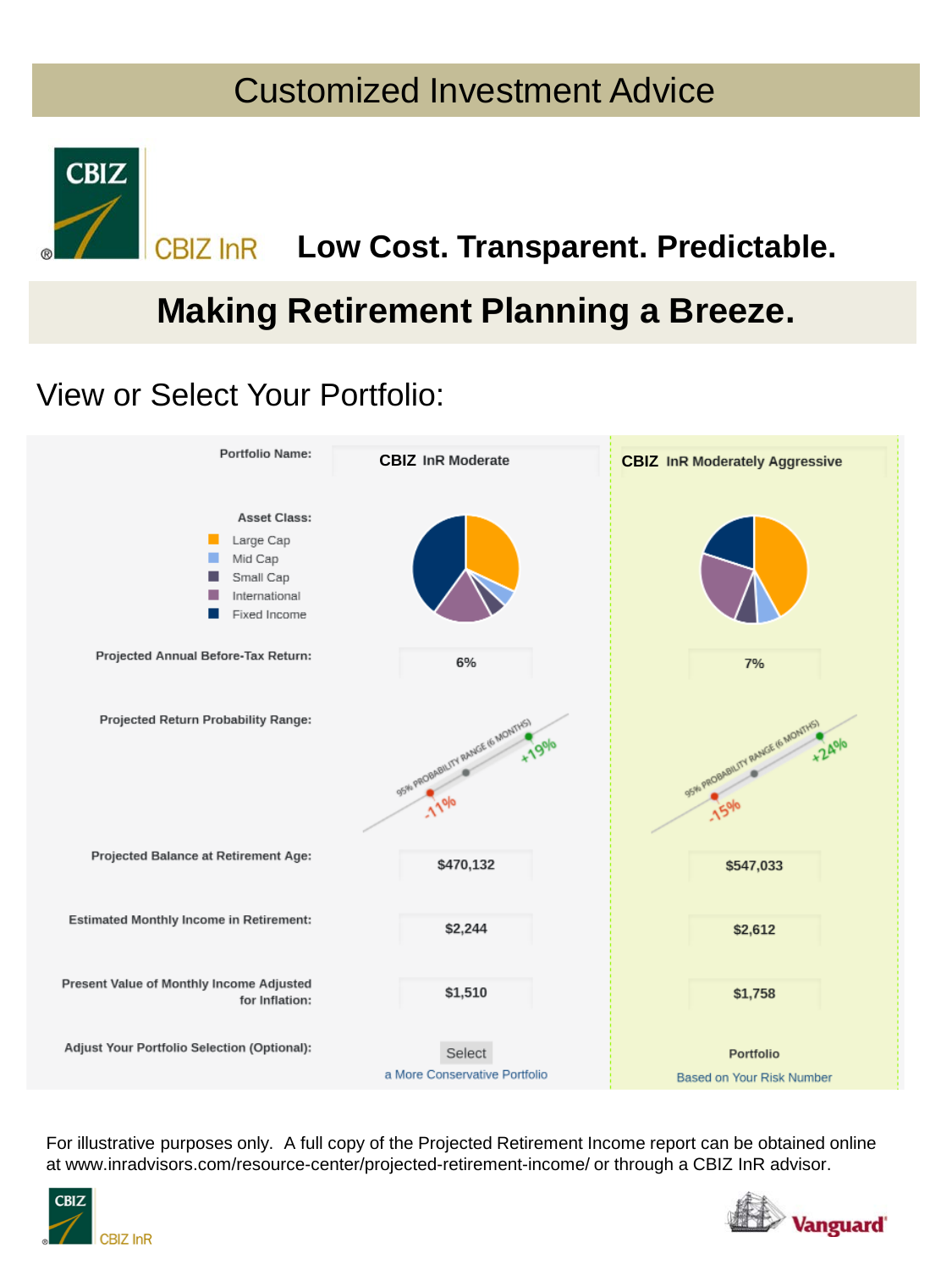#### Participant Experience

- Easy-to-use navigation tools
- Loan and distribution wizard
- On-demand statements and optional weekly email statement summary
- Transaction email confirmations
- Easy model view and management
- Enhanced transaction capabilities, rebalance options and scheduled transfers
- Educational tools and materials customized by life stages

| [nR]                                                                                                                                                                                                                                                                                                                                                                                                                                                                                         |                          | where the A lock and the second con-<br><b>Commercial State Street Bank</b><br>parent conclusion, with a transport to be a local to the                                                   |                                                                                    |                                                           |
|----------------------------------------------------------------------------------------------------------------------------------------------------------------------------------------------------------------------------------------------------------------------------------------------------------------------------------------------------------------------------------------------------------------------------------------------------------------------------------------------|--------------------------|-------------------------------------------------------------------------------------------------------------------------------------------------------------------------------------------|------------------------------------------------------------------------------------|-----------------------------------------------------------|
| Е<br>a composition de la composition de la composition de la composition de la composition de la composition de la<br>Composition de la composition de la composition de la composition de la composition de la composition de la co<br>with the party size when defined in the first $\phi$ -decompose is a second in a process second contract to the contract of                                                                                                                          | an ro<br>-               | <b>COLLAGER</b><br><b>Annual Leoner</b><br><b>Annual Grand Co. (2) (2) (2)</b><br><b>Party Street</b><br><b>Brown Support</b><br><b>Symposizer</b><br><b>Annual Report of Artists and</b> | ٠<br>parter.<br>senten.<br>al dif<br><b>STARTED</b><br><b>MORE</b><br><b>GLIAD</b> |                                                           |
| parents and market<br>$\frac{1}{2} \left( \frac{1}{2} \right) \left( \frac{1}{2} \right) \left( \frac{1}{2} \right)$<br>party many wave<br>ment is enterpreted to be the determination and the first state of the state of the first<br>which is depressively as a series of the series of the contract and the $\beta$ . There is a series of the series of the series of the series of the series of the series of the series of the series of the series of the serie<br>accent.<br>148.8 | <b>Caroline</b><br>49.08 | <b>UTMORFFERE</b><br><b>Brown &amp; Ballyston</b><br>Contact Letters<br><b>ANTIBARTACION</b><br>Look & Development Automobile<br><b>Chris Sections</b>                                    | ٠<br>$\overline{a}$<br>٠<br>٠                                                      |                                                           |
| 4.0<br>Generalism                                                                                                                                                                                                                                                                                                                                                                                                                                                                            |                          |                                                                                                                                                                                           | <b>InR</b><br>$\Box$<br>a<br><b>CONTRACTOR</b><br>and later two<br><b>SOUTH AT</b> | O<br>-<br>$\sim$<br>--<br>$\sim$                          |
|                                                                                                                                                                                                                                                                                                                                                                                                                                                                                              |                          |                                                                                                                                                                                           | ≂<br><b>COLOR</b>                                                                  | ÷<br><b>INCOMERCIAL</b><br>80 W 16<br><b>Lames</b><br>--- |

Views automatically adjusted on mobile devices for access anywhere, anytime.